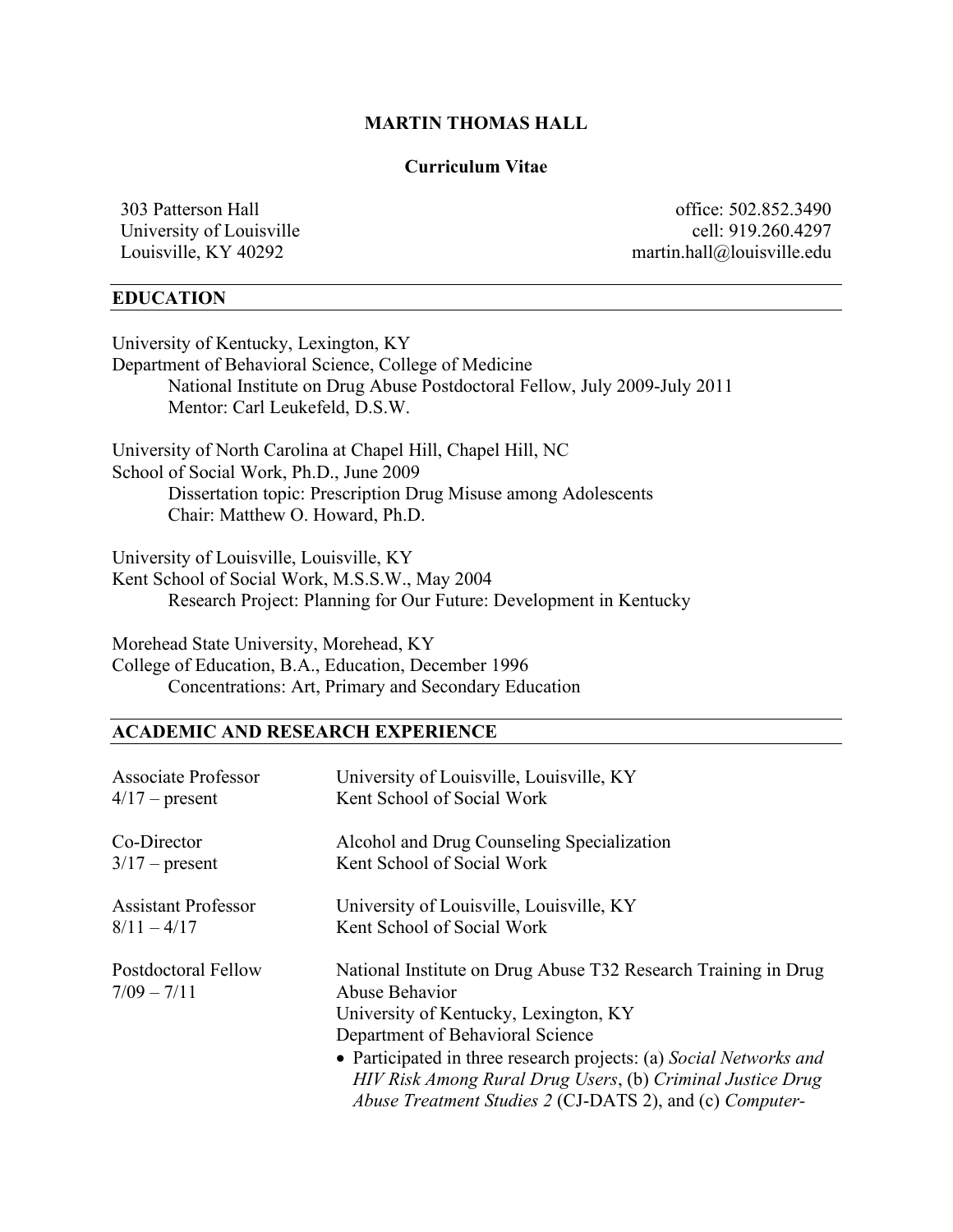|                                                    | Delivered Psychosocial Treatment for Offenders with Substance<br>Use Disorders                                                                                                                                                                                                                                                                                                                                                                                                                                                                                                                                                                                       |  |
|----------------------------------------------------|----------------------------------------------------------------------------------------------------------------------------------------------------------------------------------------------------------------------------------------------------------------------------------------------------------------------------------------------------------------------------------------------------------------------------------------------------------------------------------------------------------------------------------------------------------------------------------------------------------------------------------------------------------------------|--|
| Co-Investigator/Project<br>Director, $9/08 - 6/09$ | Behavioral Healthcare Resource Program<br>School of Social Work, University of North Carolina, NC<br>• Investigated increase in prescription drug-related deaths among<br>North Carolinians between 2000 and 2008<br>• Evaluated death records to describe trends and identify<br>correlates of prescription drug-related deaths                                                                                                                                                                                                                                                                                                                                     |  |
| <b>Research Assistant</b><br>$8/06 - 6/07$         | Kim Strom-Gottfried, Smith P. Theimann Distinguished<br>Professor for Ethics and Professional Practice<br>School of Social Work, University of North Carolina, NC<br>• Assisted with research and writing on two books about ethical<br>practice with adults and minors<br>• Wrote short reports on a range of contemporary ethical issues                                                                                                                                                                                                                                                                                                                           |  |
| <b>Research Assistant</b><br>$8/05 - 6/06$         | Child Welfare Education Collaborative<br>School of Social Work, University of North Carolina, NC<br>Study Title: North Carolina Child Welfare Education Collaborative<br>Post-Graduation Survey<br>• Surveyed child welfare workers regarding job satisfaction and<br>intent to remain employed in child welfare<br>• Assisted with survey design, implementation, and subject<br>recruitment                                                                                                                                                                                                                                                                        |  |
| Project Coordinator<br>$5/04 - 7/05$               | Kent School of Social Work,<br>University of Louisville, Louisville, KY<br>Study Title: Improving Post-treatment Alcoholics Anonymous<br>Utilization<br>• Managed and organized all aspects of data collection for a<br>National Institutes of Alcohol Abuse and Alcoholism Grant and<br>a Substance Abuse and Mental Health Services Administration<br>Grant<br>• Facilitated recruitment, screening, and informed consent process<br>of subjects to collect data substance abuse treatment center<br>• Responsible for tracking, location, and follow-up at 3, 6, and 12-<br>months after discharge from addiction treatment to evaluate<br>intervention's success |  |
| PRACTICE EXPERIENCE                                |                                                                                                                                                                                                                                                                                                                                                                                                                                                                                                                                                                                                                                                                      |  |

| Post-Masters Fellow | Interprofessional Fellowship in Psychosocial Rehabilitation |
|---------------------|-------------------------------------------------------------|
| $9/2007 - 9/2008$   | and Recovery                                                |
|                     | Durham Veterans' Affairs (VA) Medical Center, Durham, NC    |
|                     |                                                             |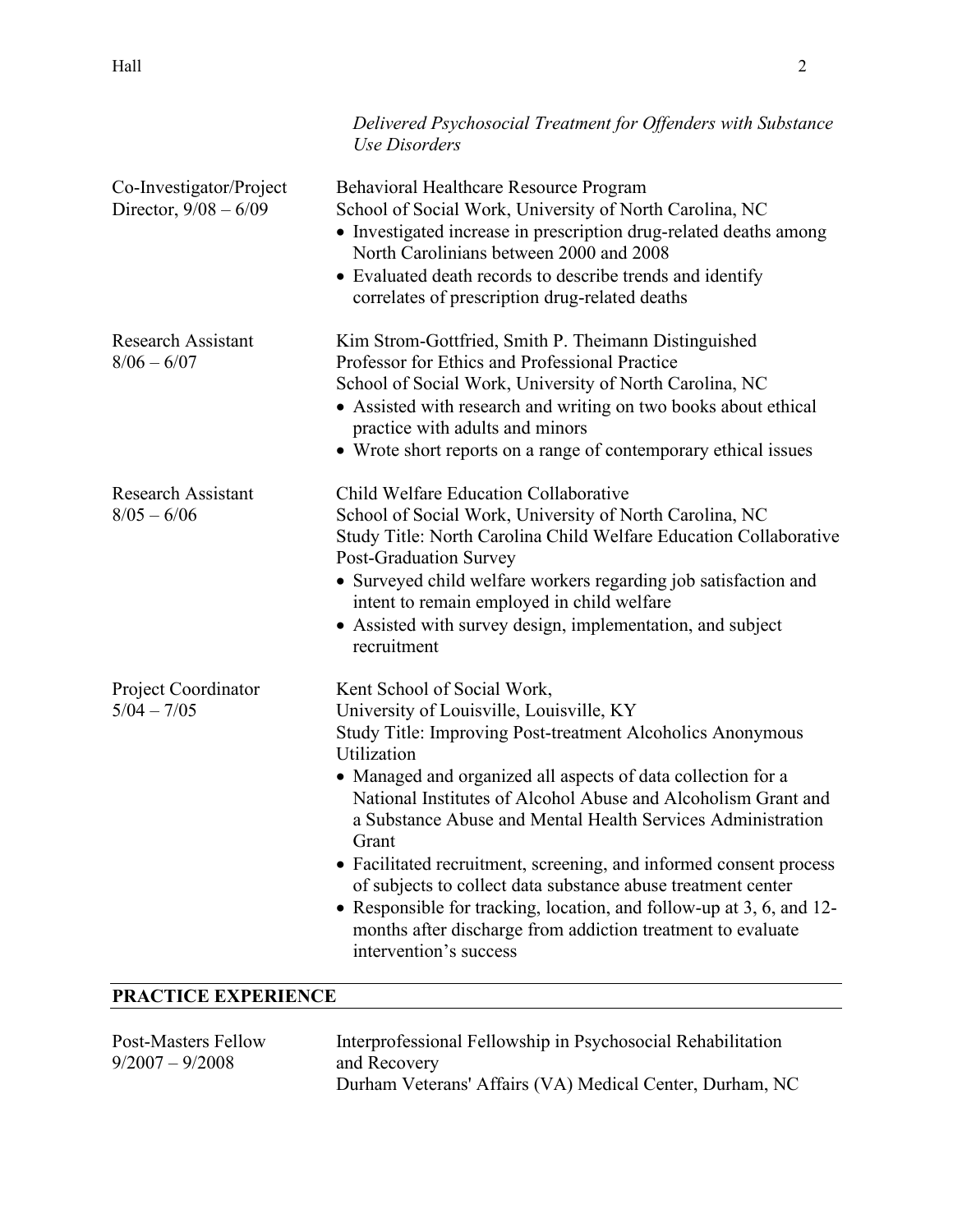|                                           | • Provided psychosocial rehabilitation services to individuals with<br>severe mental illness<br>• Facilitated groups for individuals with co-occurring substance<br>use and severe mental illness<br>• Provided substance abuse treatment in individual and group<br>formats<br>• Trained in psychosocial rehabilitation by the Center for<br>Psychiatric Rehabilitation, Boston University<br>• Trained in Illness Management and Recovery program<br>• Trained in Motivational Interviewing                                                                  |
|-------------------------------------------|----------------------------------------------------------------------------------------------------------------------------------------------------------------------------------------------------------------------------------------------------------------------------------------------------------------------------------------------------------------------------------------------------------------------------------------------------------------------------------------------------------------------------------------------------------------|
| Child Protective Specialist<br>2002       | New York City Administration for Children's Services,<br>Bronx, NY<br>• Investigated allegations of child abuse and neglect<br>• Partnered with parents to develop case plans to eliminate and<br>reduce danger and risk to children<br>• Connected clients with relevant community services, including<br>drug rehabilitation or treatment programs, counseling,<br>alternative living resources, and other preventive services                                                                                                                               |
| Child Program Specialist<br>$1998 - 2001$ | New Life Domestic Violence Center,<br>Phoenix, AZ<br>• Organized and facilitated therapeutic, recreational, and<br>educational experiences for children ages 3-17 who were victims<br>of domestic violence<br>• Mentored children individually and in small groups<br>• Linked families to counseling agencies and child care providers,<br>acted as liaison to schools<br>• Facilitated family development group for adult women<br>• Made public presentations to community groups about functions<br>of agency and effects of domestic violence on children |
| Legislative Intern                        | Kentucky House of Representatives, Frankfort, KY<br>• Participated in a two-semester internship in Kentucky State<br>Legislature<br>• Gained experience in lobbying and policy development with an<br>emphasis on issues related to tax reform, urban reinvestment,<br>and alternative energy sources<br>• Developed statewide coalition of key stakeholders in the areas of<br>preservation, land management, and community planning<br>• Addressed broad range of constituent concerns                                                                       |
| Program Intern                            | Kentucky Interdisciplinary Community Screenings Program,<br>Kent School of Social Work, University of Louisville,<br>Louisville, KY, 2002-2003                                                                                                                                                                                                                                                                                                                                                                                                                 |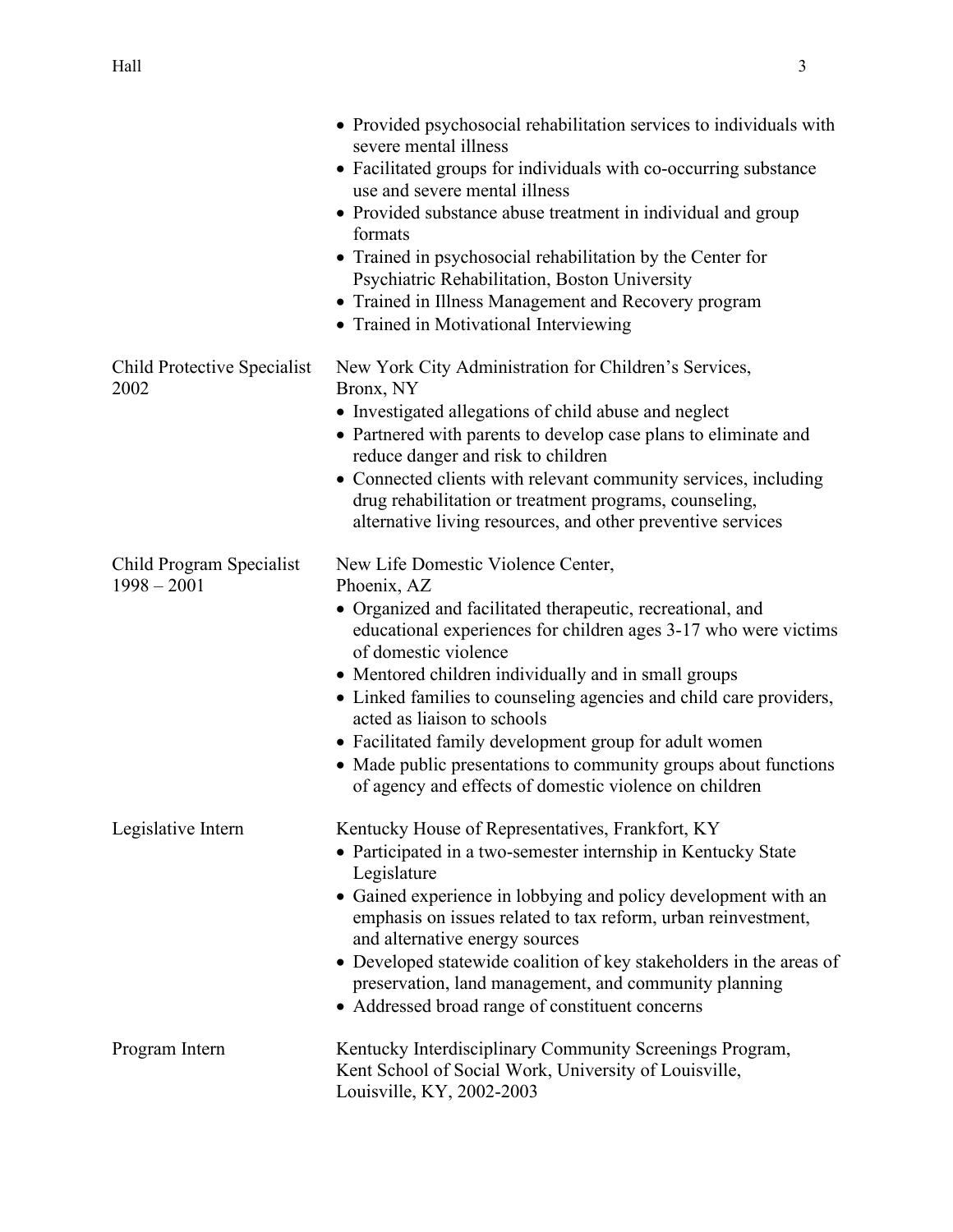- Conducted interdisciplinary health screenings in rural and urban medically underserved areas
- Worked with diverse client populations, including Appalachian, Latino/Latina, and urban poor
- Referred individuals to appropriate community services
- Conducted training for community agencies on development of programs to obtain free and reduced priced medications for indigent patients

#### **HONORS AND AWARDS**

| 2020      | Distinguished Faculty Award for Outstanding Scholarship, Research, and<br>Creative Activity, University of Louisville                                             |
|-----------|-------------------------------------------------------------------------------------------------------------------------------------------------------------------|
| 2016-2017 | University of Louisville Delphi Center for Teaching and Learning Faculty<br><b>Favorite Nominee</b>                                                               |
| 2013-2014 | University of Louisville Delphi Center for Teaching and Learning Faculty<br><b>Favorite Nominee</b>                                                               |
| 2010      | National Institute on Drug Abuse Director's travel award and mentoring, College<br>on Problems of Drug Dependence 72 <sup>nd</sup> Annual Meeting, Scottsdale, AZ |
| 2010      | Travel award and mentoring, National Institute on Drug Abuse Blending<br>Conference, Albuquerque, NM                                                              |
| 2005-2006 | University of North Carolina Graduate School Scholars for Tomorrow<br>Fellowship; Area of emphasis: Ethics in Society                                             |
| 1996      | Most Outstanding Student in Department of Leadership and Secondary Education,<br>College of Education, Morehead State University                                  |

## **PROFESSIONAL MEMBERSHIPS**

| 2006-Present | Society for Social Work and Research        |
|--------------|---------------------------------------------|
| 2008-2009    | Council on Social Work Education            |
| 2007-2009    | U.S. Psychiatric Rehabilitation Association |
| 2002-2005    | National Association of Social Workers      |
| 2002-2006    | <b>Appalachian Studies Association</b>      |
| 1998-2001    | Arizona Coalition Against Domestic Violence |
| 1998-2001    | International Association of Play Therapy   |
| 1998-2001    | Children's Action Alliance, Phoenix, AZ     |
|              |                                             |

# **SERVICE**

Service to the Kent School of Social Work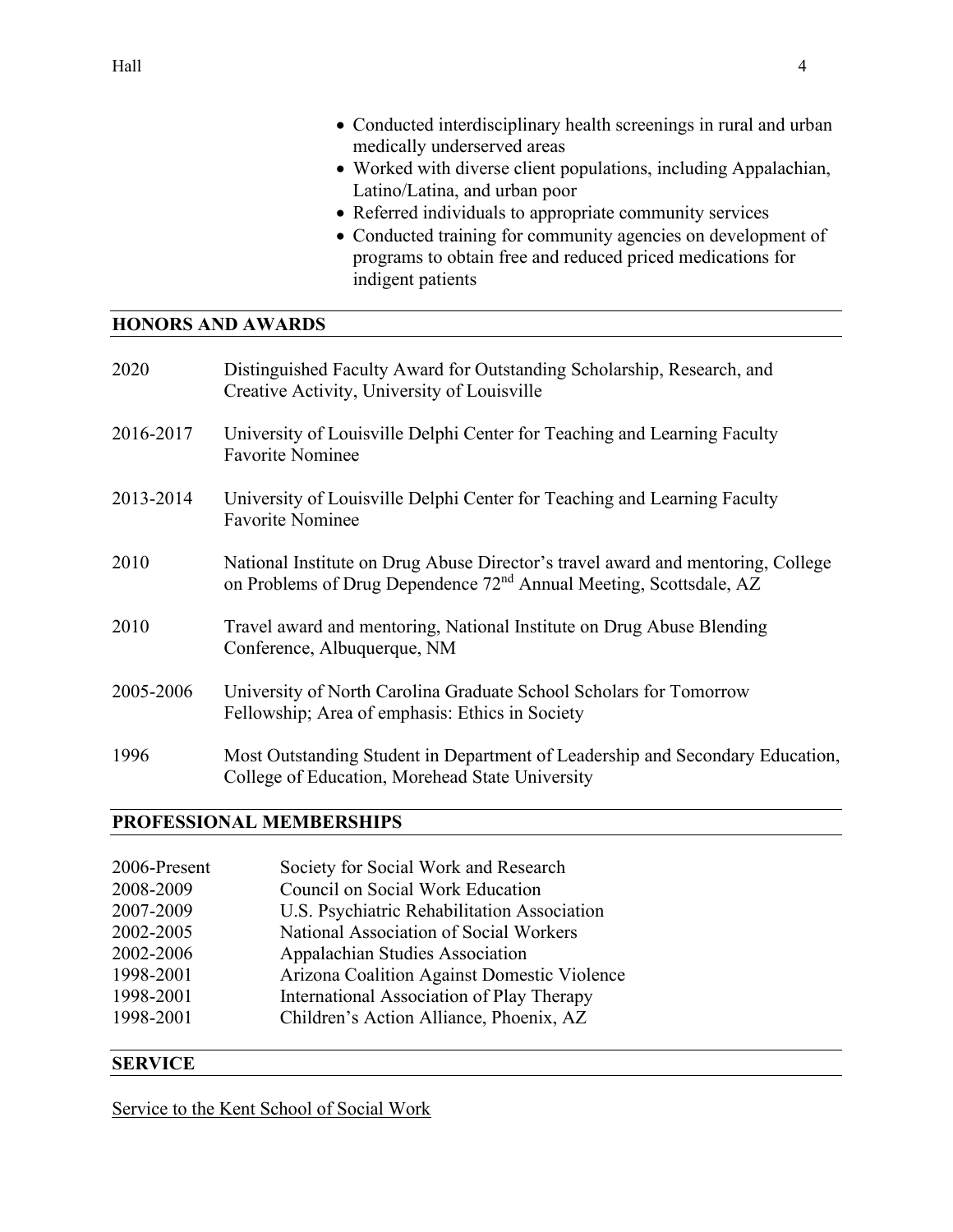Alcohol and Drug Counseling Specialization co-coordinator, 2016-present

Nomination, Honors, and Awards Committee (chair), 2021-present

PhD Admissions Committee, 2020-2021

Faculty Search Committee (chair) for LaRocca Endowed Chair in Oncology Social Work, 2019-2021

Faculty Search Committee, 2014-2015

Faculty Search Committee, 2015-2016

Faculty Search Committee, 2016-2017

Faculty Search Committee, 2022-present

Curriculum committee, 2011-2020 (chair 2019-2020); SW 640 Advanced Practice Course Chair

MSSW Admissions Committee, 2013-2020

Kent School Community Advisory Council, 2014-2015

• Served as faculty-at-large member

Student Grievance Committee, 2012-2015; Chair (2013-2014)

Ad hoc Summer Online MSSW Committee, June 2012-August 2012

Doctoral Committees

- Diana Ball: *Stigma resilience among people who use/inject drugs.*
- Debbie Cohen (University of Kentucky): *Obtaining genuine family involvement: Unpacking the system of care values and principles.*
- Amanda Dishon: *The effects of cumulative victimization on psychological distress.*
- Jason Nicholson (Criminal Justice, University of Louisville): *The influence of sport participation on youth binge drinking.*
- Janet Otachi (University of Kentucky): *Enhancing provider delivery of tobacco treatment in mental health settings*
- Tanya Renn: *Examining the relationship between childhood victimization, health risk behaviors and adult physical health outcomes among women on probation and parole.*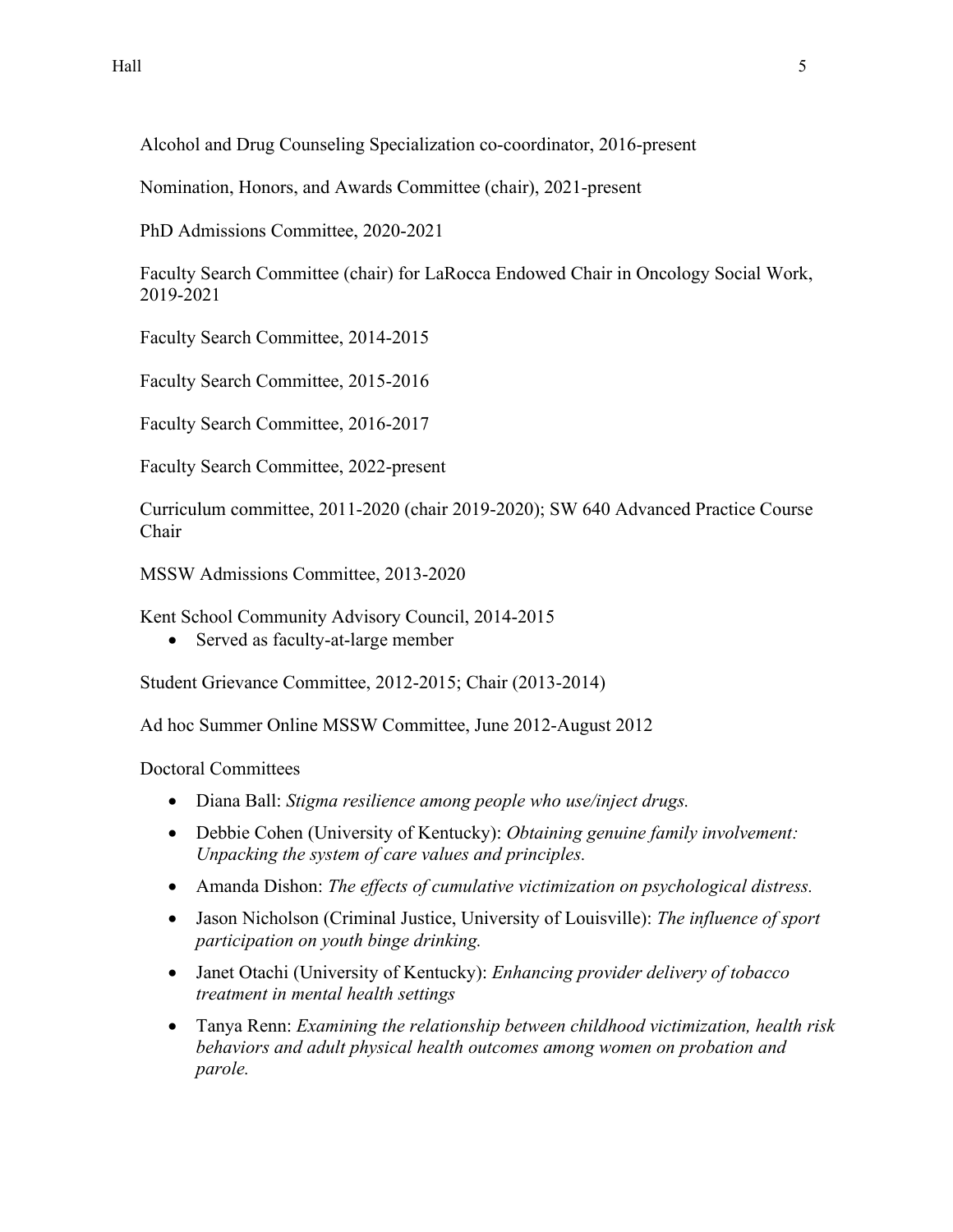- Taghreed Salameh (School of Nursing, University of Louisville): *Mental health and substance use disorders and treatment receipt among pregnant women in the United States, 2008-2014: Trend analysis, likelihood of treatment receipt, and ethnic disparities in mental health treatment.*
- Jeanelle Sears: *Staying in Appalachia: A qualitative study of young adults resisting Appalachian out-migration.*
- Kristen Smith: *Exploratory examination of opioid use among a sample of adults who participated in corrections-based treatment program using a behavioral economic perspective.*
- Diana Kuo Stojda (Department of Epidemiology and Population Health in the School of Public Health, University of Louisville): *Disparities in Substance Use Disorders and Health Utilization in Opioid-Related Polydrug Users in the United States, 2002- 2017.*
- Tammi Thomas: *Barriers female injection drug users encounter utilizing needle exchange programs: Service provider perspectives.*
- Matthew Walton: *Comparative spending of Medicaid dollars on child participants of Kentucky's Sobriety Treatment and Recovery Teams program versus a matched comparison group.*
- Jordan Wilfong: A*ssessing the influence of treatment services, financial assistance, race, and poverty on the criminal justice outcomes of women on probation.*
- Katie Winham: *Modeling posttraumatic stress disorder among victimized women on probation and parole: Examining the impact of childhood victimization.*
- Diane Zero (School of Public Health, University of Louisville): *Improving treatment outcomes: Expanding provision of quality services by the substance use disorder workforce in Kentucky.*

MSSW Student Advising, 2011-2019 (averaged 16 students per year)

## Service to the University of Louisville

*Building Resiliency in Campus Community* (BRICC) Coalition, University of Louisville, 2011-present

- Serve on BRICC steering committee; organization aims to reduce high-risk drinking and substance use in the campus community
- With the Pacific Institute for Research and Evaluation (Louisville Center), developed a social network-based intervention to reduce high-risk substance use among college students

Faculty Senator for the Kent School of Social Work, 2012-2017; 2021-present

- Liaison to the Faculty Senate Executive Committee, 2013-2017
- Secretary for Committee on Committees and Credentials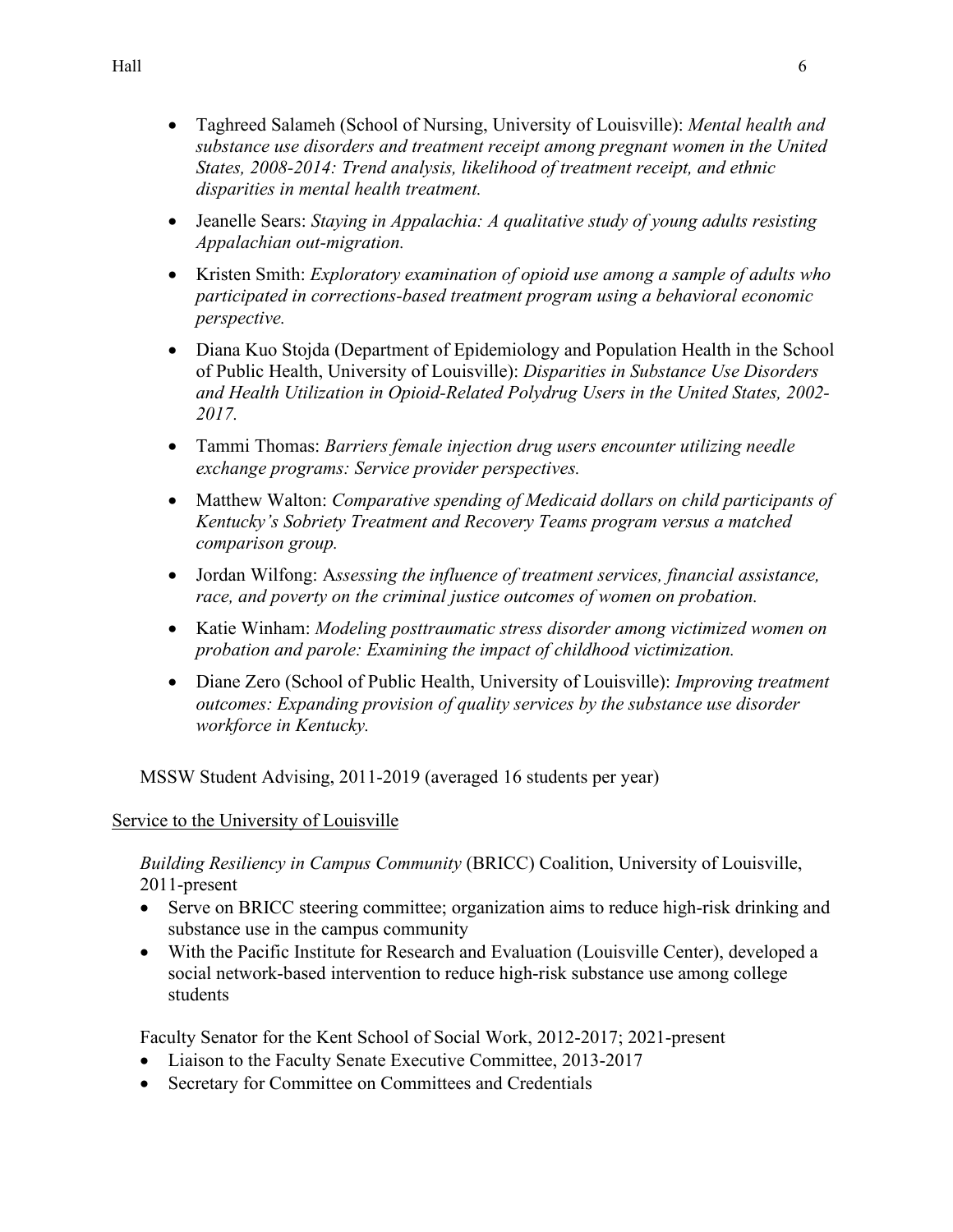Employee Assistance Program Oversight Committee, 2013-2017

- Represent the Faculty Senate in meetings with the University's Employee Assistance Provider
- Served on Request for Proposals committee to select EAP provider

Student Conduct Hearing Board, 2017-present

• Participate in hearings and make recommendations regarding findings and sanctions.

Planning Committee for the 2016 Delphi Center Celebration of Teaching and Learning

• Develop conference theme, concurrent session topics, and recruit presenters

Small group facilitator for the annual Book-in-Common program for incoming freshmen, 2013, 2014

Service to the Community

Bloom Elementary School Committee on Recruiting Diverse Faculty, 2022

Louisville Metro Public Health & Wellness Addiction Plan Workgroup member, fall 2017

• Served on *Expanding Treatment* workgroup to facilitate improved access to evidencebased treatment for substance use disorders

Perinatal Infant Health Network, Louisville, KY, 2014-2017

- Served on city-wide workgroup focused on improving perinatal infant health
- Developed partnerships and program strategies in coordination with Children's Hospitals, Louisville Metro Department of Public Health, and multiple social service agencies
- Co-developed survey to collect information on types of substance use and mental health screenings and assessments used in community agencies

Center for Neighborhoods (CFN) and United Crescent Hill Ministries (UCHM), Louisville, KY, 2013-2014

- Advised CFN and UCHM on conducting a randomized needs assessment survey for the 19,000 residents of the 40206 zip code
- Assisted with development of survey instrument
- Managed planning and coordination of survey, including sample acquisition, randomization, data collection, and analysis

Jim Recktenwald, drug treatment provider, Floyd County, KY, 2012

• Provided data management and consultation for a dataset of fatal drug overdoses in the Appalachian region

Louisville Collegiate School, Louisville, KY, 2012-2020

• Annual Book Fair volunteer

The Lexington School, Lexington, KY, 2010-2011

• Served on School's Library Committee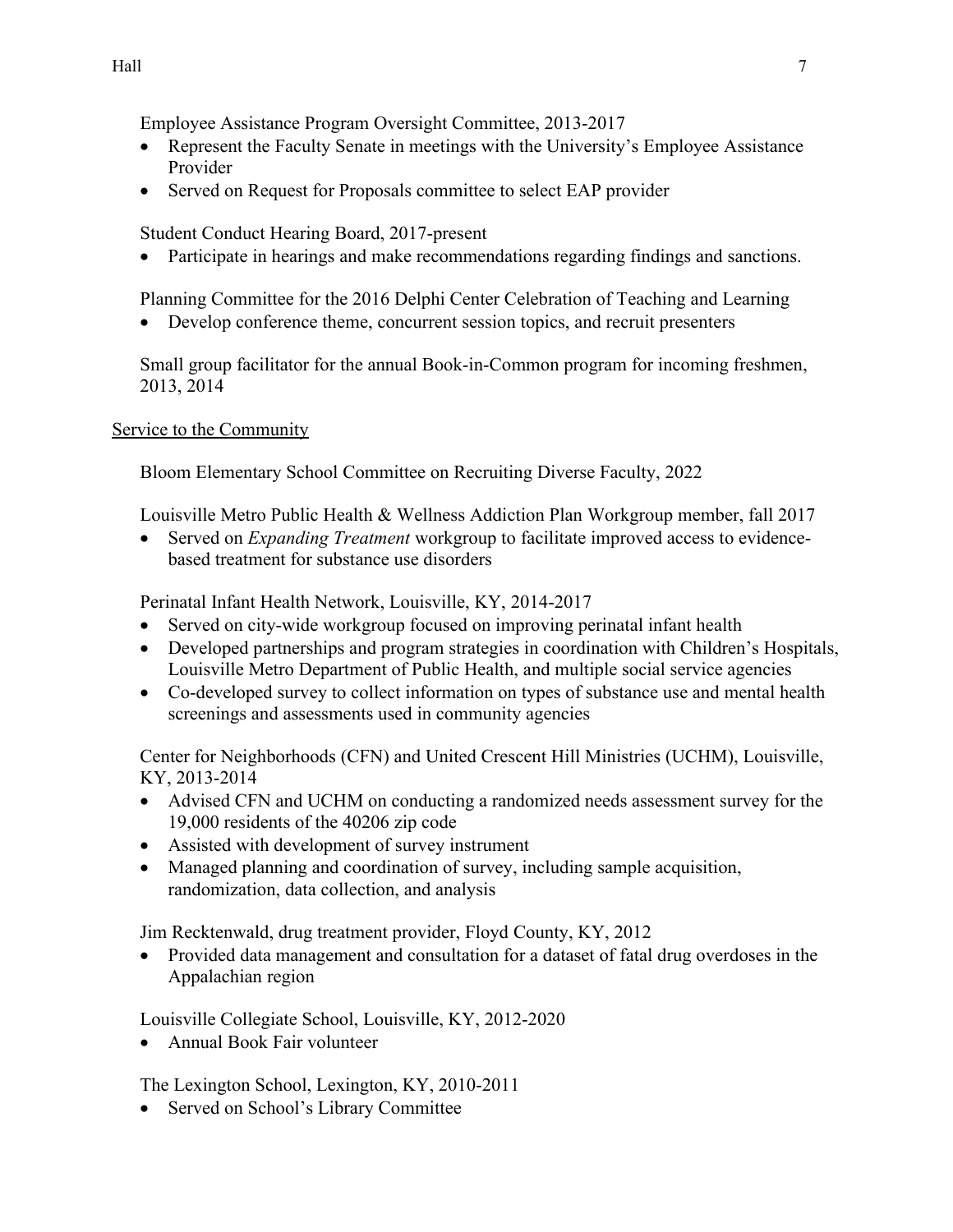Boys Haven Mentor Program, Louisville, KY, 2003-2005

• Served as a mentor for youth exiting foster care

Irish Hill Neighborhood Association, Louisville, KY, 2003-2004

- Coordinated four neighborhood improvement projects over the course of one year
- Responsible for marketing, planning, volunteer recruitment, and facilitation of events

Service to the profession

• Proposal reviewer, Appalachian Studies Association Annual Conference (2018, 2019)

#### **PUBLICATIONS**

(\*Indicates publications with graduate students.)

#### Peer-Review Journal Articles In Press or Published

- Salameh, T. N., Hall, L. A., Crawford, T. N., Staten, R. R., & Hall, M. T. (2021). Cigarette smoking cessation and mental health treatment receipt in a U.S. national sample of pregnant women with mental illness. *Journal of Nursing Scholarship.*
- Salameh, T. N., Hall, L. A., Crawford, T. N., Staten, R. R., & Hall, M. T. (2021). Perceived barriers to mental health and substance use disorders treatment among childbearing-aged women in the United States: NSDUH 2008-2014. *Women & Health.*
- Hall, M. T., \*Walton, M. T., Huebner, R. A., Higgins, G, Kelmel, A. B., & Lorenz, D. (2021). Child welfare's Sobriety Treatment and Recovery Teams: A propensity score-matched evaluation. *Children and Youth Services Review.*
- Huebner, R. A., Hall, M. T., Walton, M. T., Smead, E., Willauer, T., & Posze, L. (2021). The Sobriety Treatment and Recovery Teams Program for families with parental substance use: Comparison of child welfare outcomes through 12-months post- intervention. *Child Abuse & Neglect.*
- Huebner, R. A., Willauer, T., Hall, M. T., Smead, E., Poole, V., Posze, L., & Hibbeler, P. G. (2021). Comparative outcomes for Black children served by the Sobriety Treatment and Recovery Teams program for families with parental substance abuse and child maltreatment. *Journal of Substance Abuse Treatment.*
- Hall, M. T., Kelmel, A. B., Huebner, R. A., Walton, M. T., & Barbee, A. P. (2021). Sobriety Treatment and Recovery Teams for families with co-occurring substance use and child maltreatment: A randomized controlled trial. *Child Abuse & Neglect.*
- Abadi, M., Shamblen, S. R., Thompson, K. T., Richard, B. O., Parrino, H., & Hall, M. T. (2020). Peer-led training to reduce alcohol misuse and related harm among Greek-affiliated students. *Substance Use and Misuse. 55*(14), 2321-2331.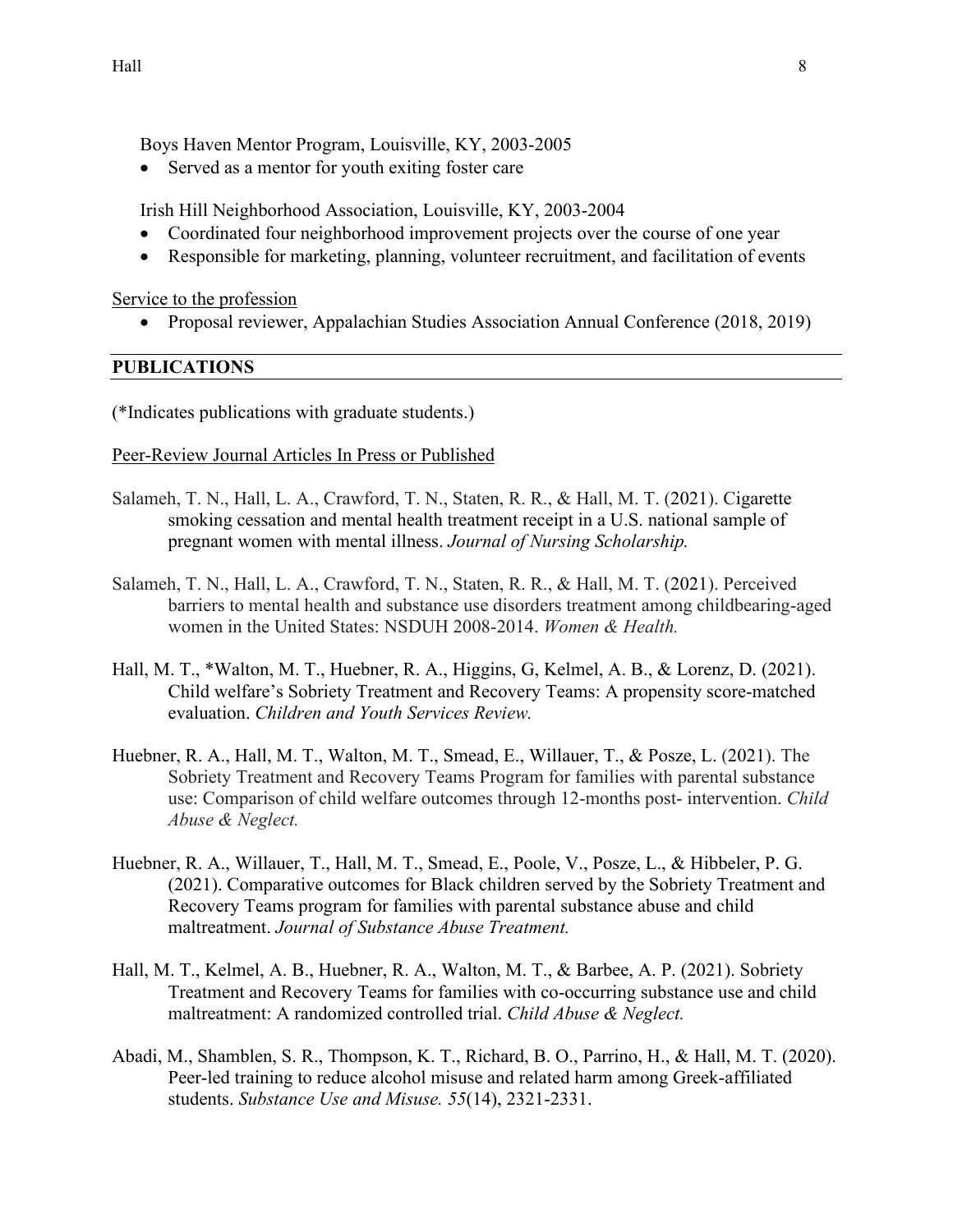- \*Salameh, T. N., Hall, L. A., Crawford, T. N., Staten, R. R., & Hall, M. T. (2020). Likelihood of mental health and substance use treatment receipt among pregnant women in the United States. *International Journal of Mental Health and Addiction.*
- Hall, M. T., \*Sears, J., & \*Walton, M. T. (2019). Motivational Interviewing in child welfare services. A systematic review. *Child Maltreatment.*
- \*Salameh, T. N., Hall, L. A., Crawford, T. N., Staten, R. R., & Hall, M. T. (2019). Trends in mental health and substance use disorders and treatment receipt among pregnant and nonpregnant women in the U.S, 2008-2014. *Journal of Psychosomatic Obstetrics & Gynecology.*
- Prost, S. G., Higgins, G. E., Golder, S., Logan, TK, & Hall, M. T., (2019). Mental health and women on probation or parole: A confirmatory factor analysis of the Brief Symptom Inventory (BSI-18). *Women & Criminal Justice, 29,* 355-367.
- \*Salameh, T. N., Hall, L. A., Crawford, T. N., Staten, R. R., & Hall, M. T. (2019). Racial/ethnic differences in mental health treatment among a national sample of pregnant women with mental health and/or substance use disorders in the United States. *Journal of Psychosomatic Research, 121,* 74-80.
- \*Smith, K. E., Bunting, A. M., Walker, R., Hall, M. T., Grundman, O., & Castillo, O. (2019). Non-prescribed buprenorphine use mediates the relationship between heroin and kratom use among a sample of polysubstance-using individuals. *Journal of Psychoactive Drugs.*
- \*Smith, K. E., Bunting, A. M., Golder, S., Hall, M. T., Higgins, G. E., & Logan, TK. (2019). Prevalence and correlates of disability among a sample of victimized women on probation and parole. *Journal of Correctional Health Care, 25,* 143-161*.*
- Hall, M. T., Ball, D., \*Sears, J., Higgins, G. E., Logan, TK, & Golder, S. (2018). Past-year nonmedical use of prescription drugs among women on probation and parole: A crosssectional study. *Substance Abuse, 29,* 280-285*.*
- Huebner, R. A., Hall, M. T., Smead, E., Willauer, T., & Posze, L. (2018). Peer mentoring services, opportunities and outcomes for child welfare families with substance use disorders. *Children and Youth Services Review, 84,* 239-246.
- \*Walton, M. T., & Hall, M. T. (2017). Involuntary civil commitment for substance use disorder: Legal precedents and ethical considerations for social workers. *Journal of Social Work in Public Health, 32,* 382-393.
- Huebner, R. A., Young, N., Hall, M. T., Posze, L., & Willauer, T. (2017). Serving families with child maltreatment and substance use disorders: A decade of learning. *Journal of Family Social Work, 20,* 288-305.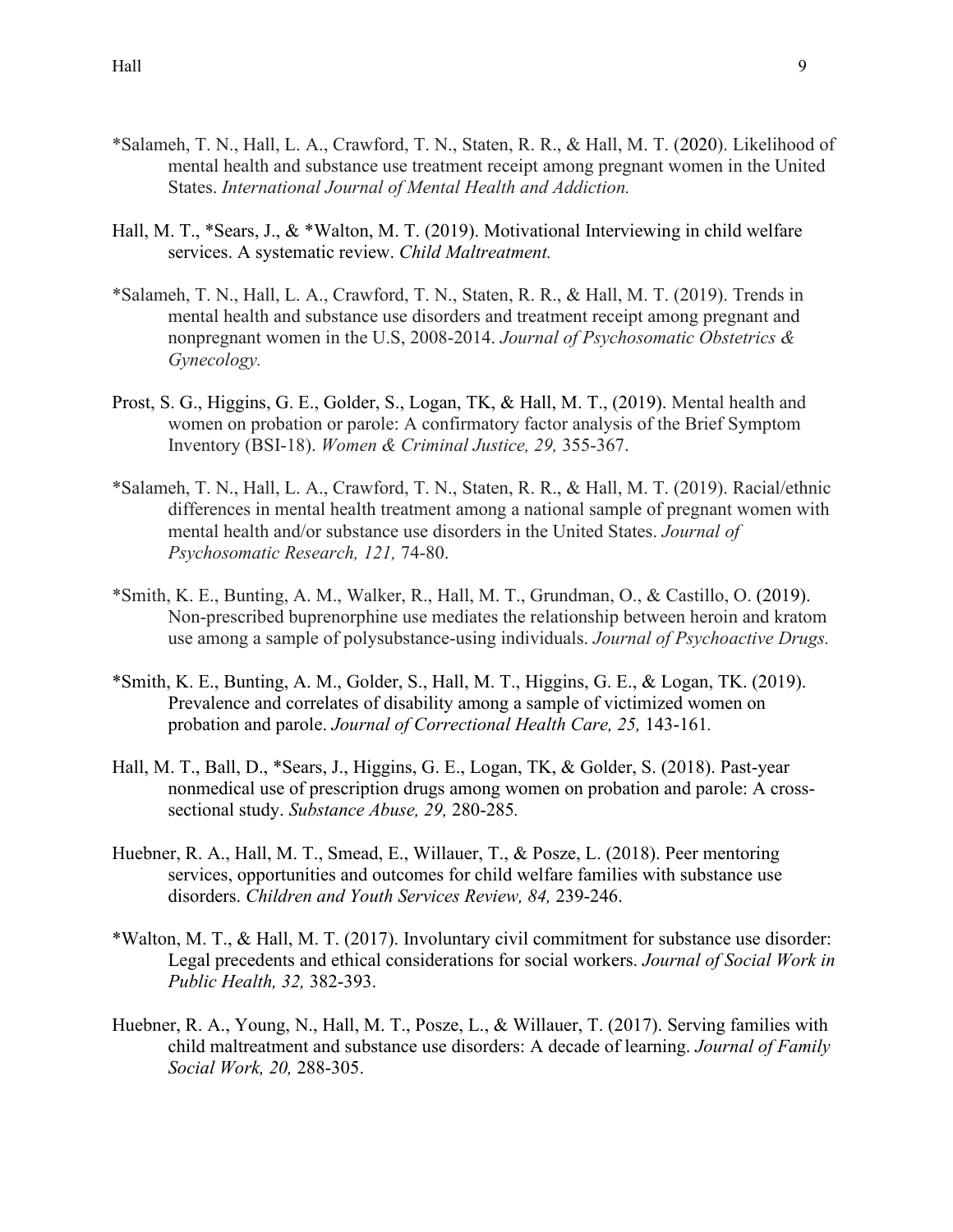- \*Sears, J., Hall, M. T., Harris, L. M., Mount, S., Posze, L., & Willauer, T. (2017). "Like a marriage": Partnering with peer mentors in child welfare. *Children and Youth Services Review, 74,* 80-86*.*
- Hall, M. T., \*Wilfong, J., Huebner, R. A., Posze, L., & Willauer, T. (2016). Medication-assisted treatment improves child permanency outcomes for opioid-using families in the child welfare system. *Journal of Substance Abuse Treatment, 71,* 63-67.
- \*Walton, M. T., & Hall, M. T. (2016). The effects of employment interventions on addiction treatment outcomes: A review of the literature. *Journal of Social Work Practice in the Addictions, 16,* 358-384*.*
- Hall, M. T., Golder, S., Higgins, G. E., & Logan, TK. (2016). Nonmedical prescription opioid use among victimized women on probation and parole. *Addictive Behaviors, 53,* 113-19*.*
- Golder, S., Engstrom, M., Hall, M. T., Higgins, G., & Logan, T. K. (2015). Psychological distress among victimized women on probation and parole: A latent class analysis. *American Journal of Orthopsychiatry, 85,* 382-91.
- Higgins, G., Marcum, C., Golder, S., Hall, M. T., & Logan, TK. (2015). Confirmatory factor analysis of the Medical Outcomes Study - Social Support Survey: Examining the factor structure among victimized women on probation and parole. *American Journal of Criminal Justice, 40,* 811-22.
- Hall, M. T., Huebner, R. A., \*Sears, J. S., Posze, L., Willauer, T. & Oliver, J. (2015). Sobriety Treatment and Recovery Teams in rural Appalachia: Implementation and outcomes. *Child Welfare, 9*(1), 119-138*.*
- Huebner, R. A., Willauer, T., Posze, L., & Hall, M. T. (2015). Sobriety Treatment and Recovery Teams: Implementation fidelity and related outcomes. *Substance Use and Misuse, 50,*  1341-50*.*
- Huebner, R. A., Willauer, T., Posze, L., Hall, M. T., & Oliver, J. (2015). Application of the Evaluation Framework for Program Improvement of START. *Journal of Public Child Welfare, 9,* 42-64*.*
- Golder, S., Hall, M. T., Engstrom, M., Higgins, G., & Logan, TK. (2014). Correlates of recent drug use among victimized women on probation and parole. *Psychology of Addictive Behaviors, 28,* 1105-16*.*
- Golder, S., Hall, M. T., Logan, TK, & Higgins, G. (2014). Substance use among victimized women on probation and parole: Cumulative substance use, differences between women on probation and parole, and the effect of controlled environments. *Substance Use & Misuse, 49,* 435-447*.*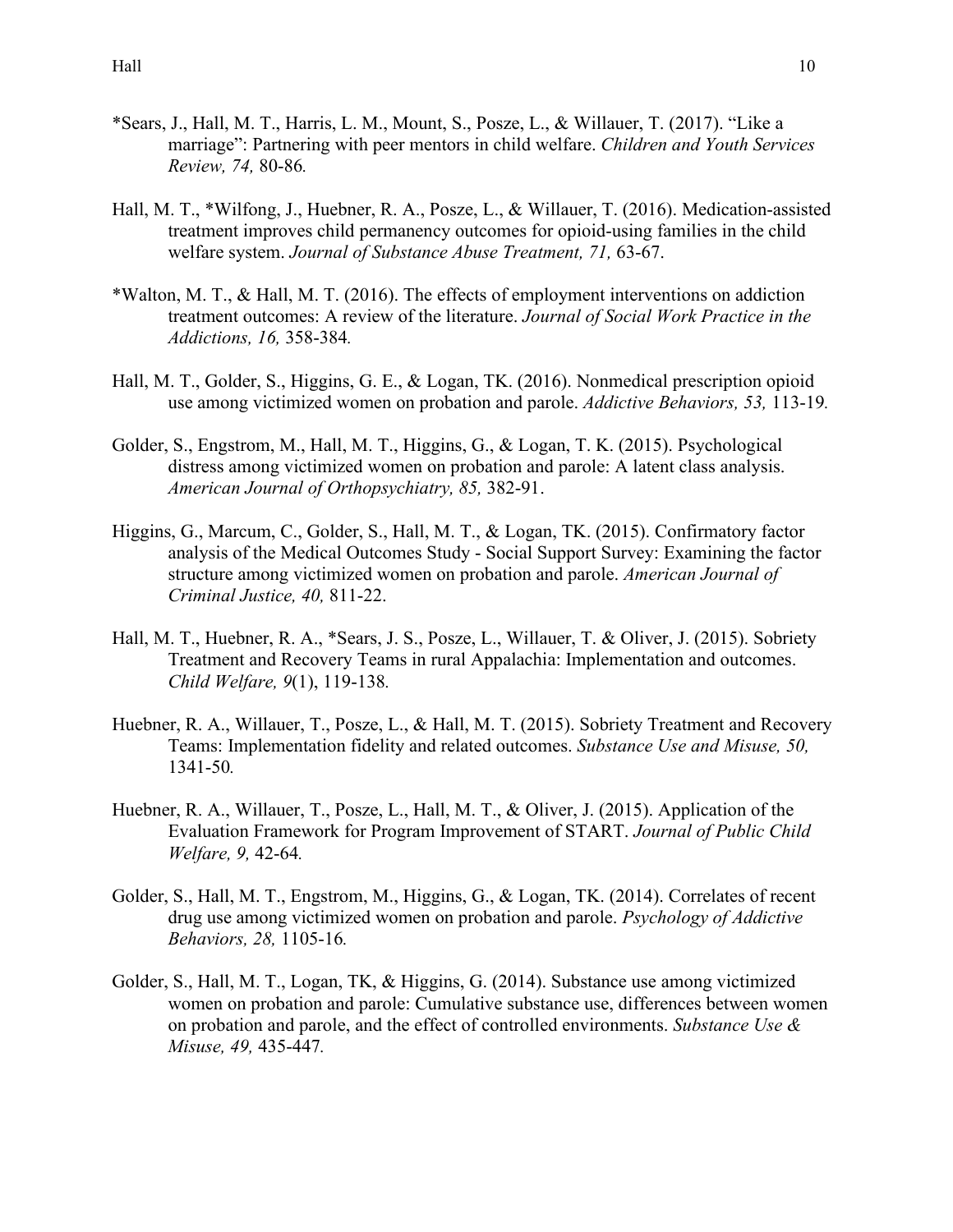- Golder, S., Higgins, G., Hall, M. T., & Logan, TK. (2014). Justice involved women: Focus on women on probation and parole. *Corrections Today, 76.*
- Hall, M. T., Leukefeld, C., & Havens, J. (2013). Factors associated with high-frequency illicit methadone use among rural Appalachian drug users. *American Journal of Drug and Alcohol Abuse, 39,* 241-246.
- Hall, M. T., Golder, S., Conley, C., & Sawning, S. (2013). Designing programming and interventions for women in the criminal justice system. *American Journal of Criminal Justice, 38,* 27-50*.*
- Leukefeld, C., Havens, J. R., Staton-Tindall, M., Oser, C. B., Mooney, J., Hall, M. T., & Knudsen, H. K. (2012). Risky relationships: Targeting HIV prevention for women offenders. *AIDS Education and Prevention, 24,* 339-349*.*
- Hall, M. T., & Skinner, D. (2012). Perceptions and experiences of drug use among women in rural North Carolina. *Journal of Contemporary Rural Social Work, 4,* 1-14.
- Howard, M. O., Hall, M. T., Edwards, J. D., Vaughn, M. G., Perron, B. E., & Winecher, R. E. (2011). Suicide by asphyxiation due to helium inhalation. *American Journal of Forensic Medicine and Pathology, 32,* 61-70*.*
- Hall, M. T., Howard, M. O., & McCabe, S. E. (2010). Prescription drug misuse among antisocial youth. *Journal of Studies on Alcohol and Drugs, 71,* 917-924*.*
- Hall, M. T., Howard, M. O., & McCabe, S. E. (2010). Subtypes of adolescent sedative/anxiolytic misusers: A latent profile analysis. *Addictive Behaviors, 35,* 882-889*.*
- Hall, M. T., Edwards, J., & Howard, M. O. (2010). Accidental deaths due to inhalant misuse in North Carolina: 2000-2008. *Substance Use & Misuse, 45,* 1330-1339*.*
- Patterson, D. A., Hall, M. T., & Golder, S. (2009). Beliefs and behaviors surrounding substance use and HIV risk among men who have sex with men. *Journal of HIV/AIDS & Social Services, 8,* 188-201.
- Hall, M. T., & Howard, M. O. (2009). Nitrite inhalant abuse in antisocial youth: Prevalence, patterns, and predictors. *Journal of Psychoactive Drugs, 42,* 135-143.
- Hall, M. T., Scheyette, A., & Strom-Gottfried, K. (2008). No gain, no pain: Ethics and the genomic revolution. *Families in Society, 89,* 562-570*.*

#### Peer-Review Journal Articles Submitted

Hall, M. T., Kelmel, A. B., Golder, S., Huebner, R. A., McNeil, A. J., & Walton, M. T. (revise and resubmit). Substance Use and other factors associated with child welfare case duration: Looking beyond out of home care.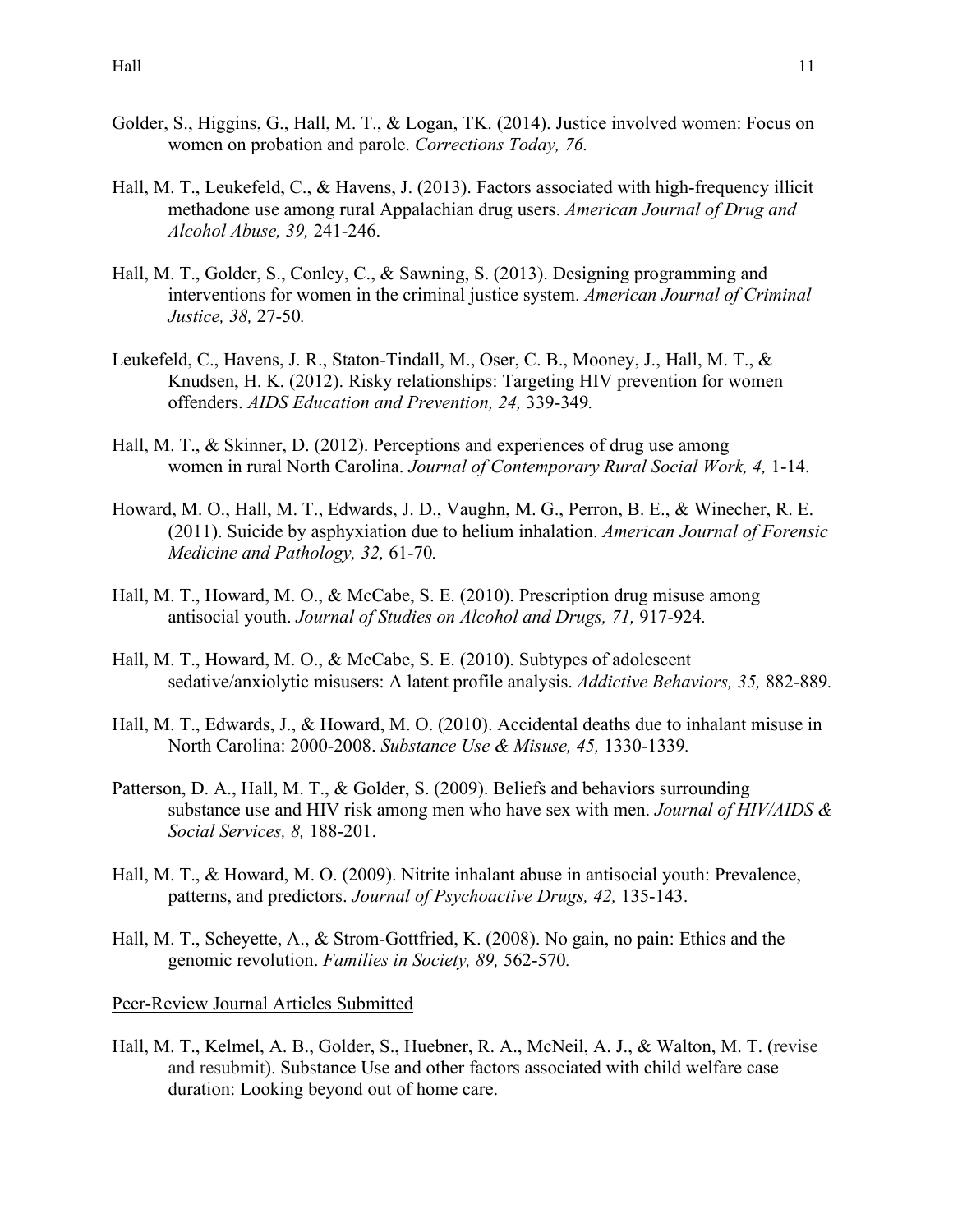- Hall, M. T., Kelmel, A. B., & Bryant, S. E. (under review). Impacts of COVID-19 on fidelity to the Sobriety Treatment and Recovery Teams model.
- Logsdon, A. R., Antle, B., & Hall, M. T. (under review). Overview of a family treatment drug court in Kentucky.
- Salameh, T. N., Hall, L. A., & Hall, M. T. (under review). Cigarette smoking cessation counselling in pregnant smokers with mental illness/substance use disorders.
- Logsdon, A. R. & Hall, M. T. (under review). Prevalence of substance use among youth in foster care: A systematic review.

# Manuscripts in Preparation

- Hall, M. T., Kelmel, A. B., & Hibbeler, P. G. (in progress). Association of medication for opioid use disorder with foster care placements and child maltreatment: Findings from the Sobriety Treatment and Recovery Teams program.
- Salameh, T. N., Hall, L. A., Crawford, T. N., Staten, R. R., & Hall, M. T. (in progress). Cigarette smoking and co-occurring psychological distress and mental health and substance use treatment receipt among a U.S. national sample of pregnant women with substance use disorders.

## Invited Publications

Hall, M. T. (2019, spring). Supporting medication-assisted treatment in child welfare. In T. LaLiberte, K. Barry, & K. Walthour (Eds.), *CW360: Understanding Substance Use and Interventions in Child Welfare*. St. Paul, MN: Center for Advanced Studies in Child Welfare, University of Minnesota. Retrieved from [https://cascw.umn.edu/wp](https://cascw.umn.edu/wp-content/uploads/2019/04/360WEB_2019.temp_.pdf)[content/uploads/2019/04/360WEB\\_2019.temp\\_.pdf](https://cascw.umn.edu/wp-content/uploads/2019/04/360WEB_2019.temp_.pdf)

## Book Chapters

Hall, M. T., & Leukefeld, C. (2011). Kentucky Laws and Programs. In M.A.R. Kleiman & J.E. Hawdon (Eds.), *Encyclopedia of Drug Policy*, 1:446-447. Thousand Oaks, CA: Sage.

## Reports

Howard, M. O., Hall, M. T., & Edwards, J. (2010). *Characteristics of young adult prescription opioid misusers in North Carolina: New findings and a proposed research agenda.* Raleigh, NC: North Carolina Division of Mental Health, Developmental Disabilities, and Substance Abuse Services.

## Other Publications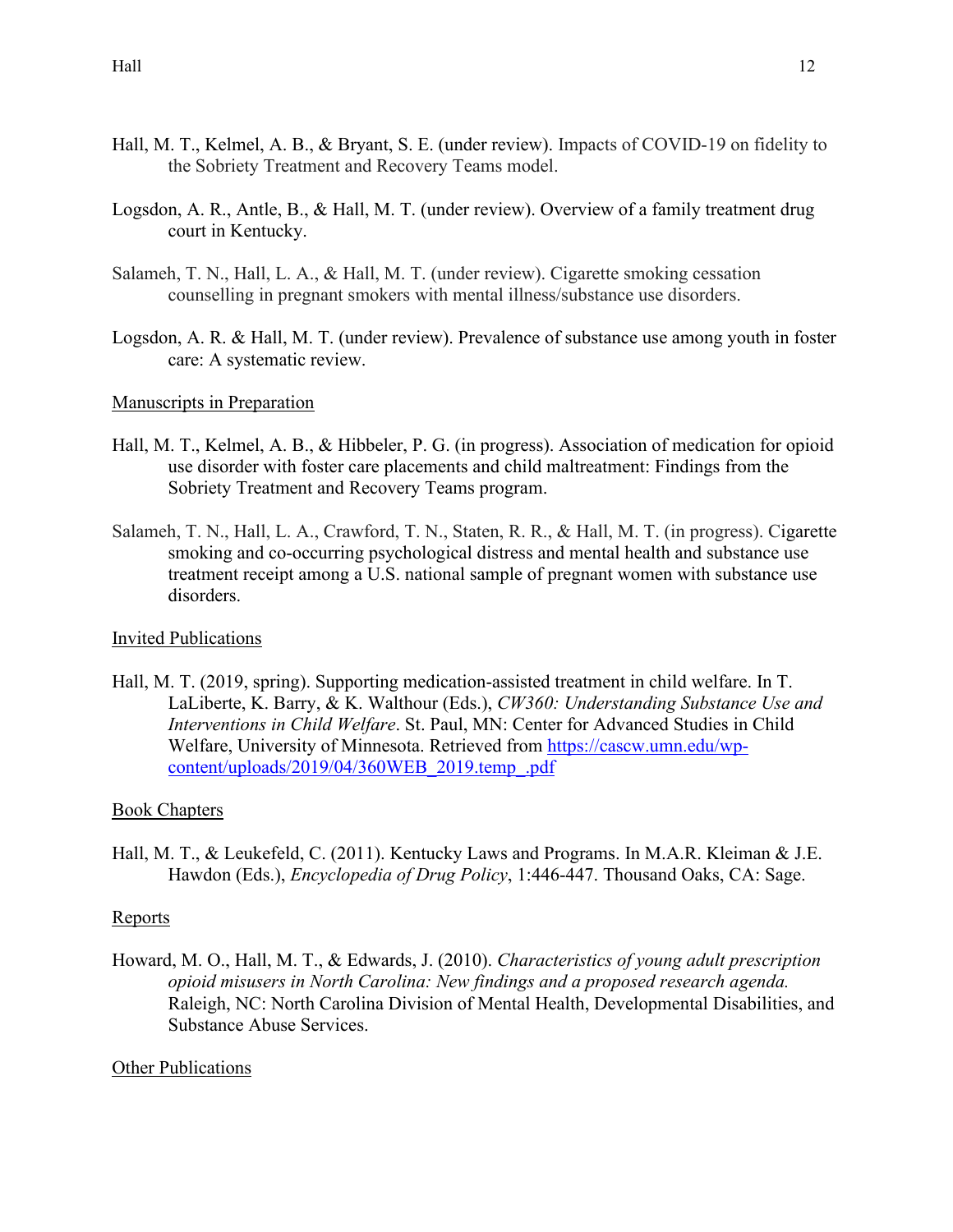Hall, M. T., & Paul, M. (2020, September 2). *Umbrella summary: Organizational socialization. Quality Improvement Center for Workforce Development.* https://www.qicwd.org/umbrella/organizational-socialization

#### **PRESENTATIONS**

#### Peer-reviewed Presentations

- Hall, M. T., Kelmel, A. B., Huebner, R. A., & Hibbeler, P. (2022). The effects of medication for opioid use disorder on subsequent child maltreatment and placement in out-of-home care. Presented at the 26<sup>th</sup> Society for Social Work and Research Annual Conference. Washington DC.
- Hall, M. T., Walton, M., Huebner, R. A., Higgins, G. E., & Kelmel, A. B. (2021). *Child welfare's Sobriety Treatment and Recovery Teams: A propensity score-matched*  evaluation. Presented at the 25<sup>th</sup> Society for Social Work and Research Annual Conference (Online).
- Salameh, T., Hall, L., Crawford, T. & Hall, M. T. (2020). *perceived barriers to mental health and substance use treatment among women of childbearing age in the United States: NSDUH 2008-2014*. 9th European Conference on Mental Health (Online).
- Hall, M. T., Walton, M. T., Smead, E., & Higgins, G. E. (2019). *Kentucky's Sobriety Treatment and Recovery Teams: A Propensity score-matched outcome study*. Presented at the 2019 National Child Welfare Evaluation Summit: Leveraging Data and Evaluation to Strengthen Families and Promote Well-Being. Washington DC.
- Parry, C., Barbee, A., Fluke, J., & Hall, M. T. (2019). *Designing rigorous tests of workforce interventions in child welfare: Navigating diverse agency needs, capacities, and constraints.* Presented at the 2019 National Child Welfare Evaluation Summit: Leveraging Data and Evaluation to Strengthen Families and Promote Well-Being. Washington DC.
- Graef, M., Harrison, C., Hall, M. T., & Barbee, A. (2019). *Linking training evaluation outcomes to program evaluation outcomes in workforce intervention research*. Presented at the National Human Services Training Evaluation Symposium. Baltimore, MD.
- Hall, M. T., Posze, L., Smead, E., & Willauer, T. (2017). *Kentucky's heroin epidemic: Best practices for families and children impacted by addiction*. Presented at the Prevent Child Abuse Kentucky 21<sup>st</sup> Annual Kids Are Worth It Conference. Louisville, KY.
- Middleton, J. S., Hall, M. T., & Antle, B. F. (2017). *It takes two to tango: Exploring challenges and lessons learned from evaluating child welfare partnership grants*. Presented at the 20<sup>th</sup> Annual National Health Services Training Evaluation Collaborative Symposium. Louisville, KY.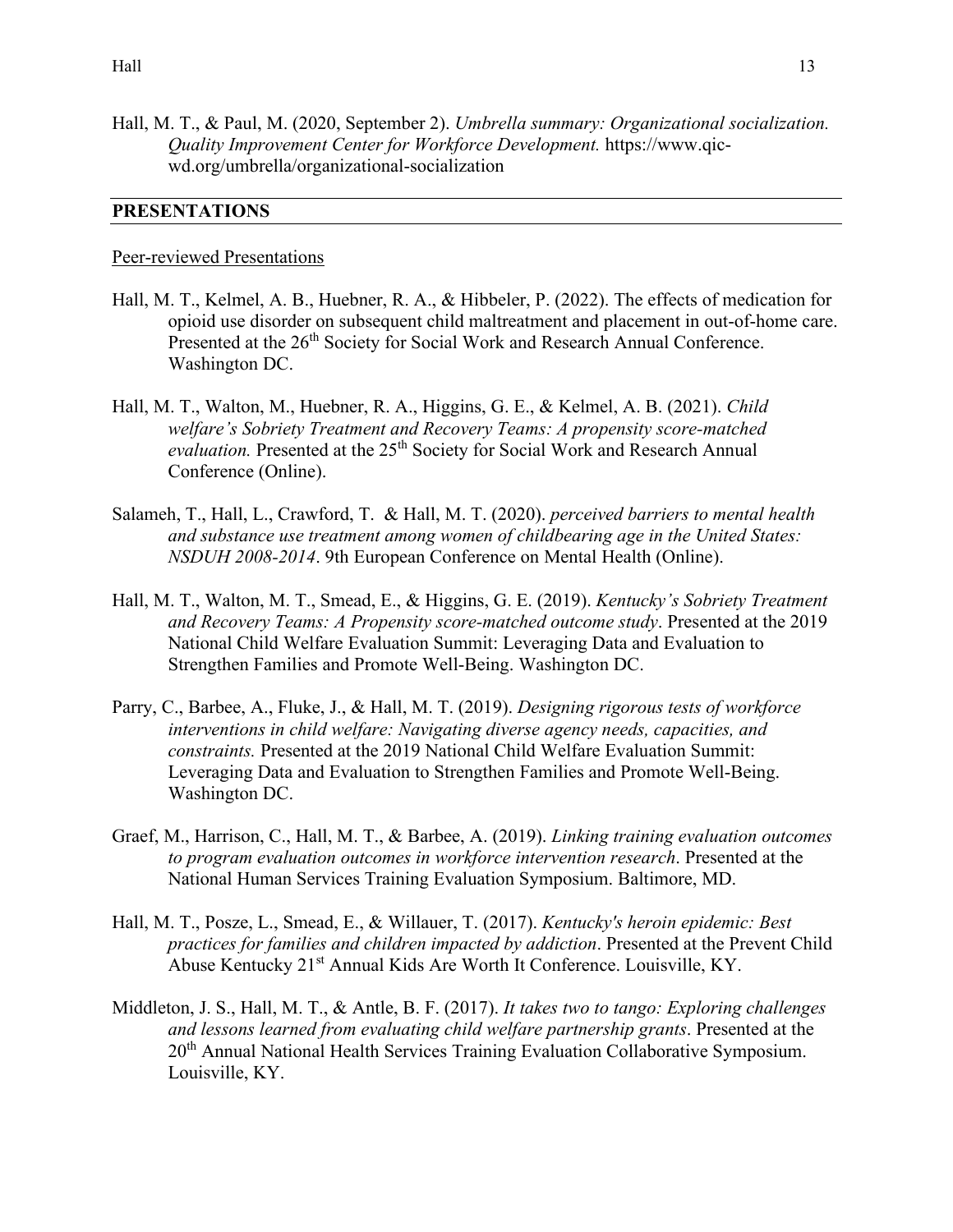- Hall, M. T., & Wilfong, J. (2017). *Medication-assisted treatment improves child permanency outcomes for opioid-using families in the child welfare system.* Presented at the 21<sup>st</sup> Society for Social Work and Research Annual Conference. New Orleans, LA.
- Sears, J. S., Hall, M. T., Harris, L. M., & Mount, S. (2017). *Peer mentors in child welfare: A qualitative study.* Poster presented at the 21<sup>st</sup> Society for Social Work and Research Annual Conference. New Orleans, LA.
- Hall, M. T., Posze, L., Willauer, T., Huebner, R., Sears, J. S., Huebner, R.A., & Maher, E. (2016). *Successful substance use and therapeutic program elements for young children and their families in child welfare: The Sobriety Treatment and Recovery Teams program.* Presented at the Child Welfare League of America National Conference. Orange County, CA.
- Winham, K. M., Renn, T., Hall, M. T., Golder, S., Higgins, G. E., & Logan, T. (2015). *A latent class analysis of childhood victimization and intimate partner violence among women on probation and parole: Examining mental health and health risk behaviors.* Presented at the 19th Society for Social Work and Research Annual Conference. New Orleans, LA.
- Hall, M. T., & Golder, S. (2014). *The non-medical use of prescription drugs among criminal justice-involved women: The role of trauma and inter-personal violence.* Presented at the 2014 Society for Social Work and Research Annual Conference. San Antonio, TX*.*
- Huebner, R. A., Willauer, T., Posze, L., Hall, M. T. (2014). *Integrated substance abuse treatment for families with child maltreatment: Program improvement based on outcome cluster analysis.* Presented at the National Conference on Child Abuse and Neglect. New Orleans, LA.
- Golder, S., Engstrom, M., Bowland, S., Hall, M. T., Higgins, G., & Logan, T. K. (2013). *Psychological distress among victimized women on probation and parole: A latent class analysis*. Presented at the 2013 American Society of Criminology Annual Meeting. Atlanta, GA.
- Hall, M. T., Golder, S., Renn, T., Dishon, A. J., Higgins, G., & Logan, T. K. (2012). *Prescription opioid misuse among women on probation and parole.* Presented at the 2012 American Society of Criminology Annual Meeting. Chicago, IL.
- Golder, S., Hall, M. T., Engstrom, M., Dishon, A. J., Renn, T., Higgins, G., & Logan, T. K. (2012). *Substance use and associated psychological distress and lawbreaking among victimized women on probation and parole.* Presented at the 2012 American Society of Criminology Annual Meeting. Chicago, IL.
- Golder, S., Higgins, G., Logan, T. K., & Hall, M. T. (2012). *Social support and female prisoner reentry: A confirmatory factor analysis.* Presented at the 2012 American Society of Criminology Annual Meeting. Chicago, IL.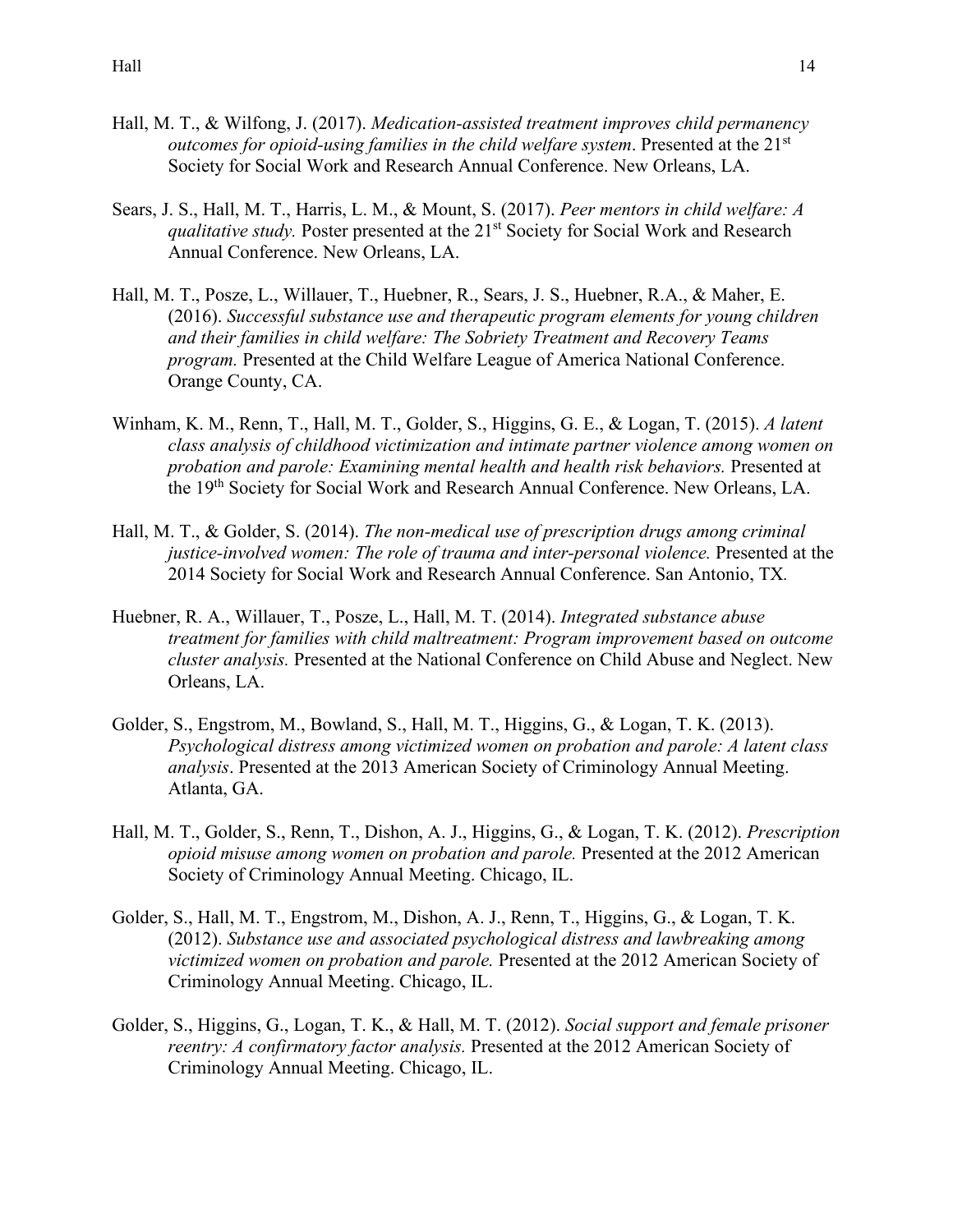- Parrino, H. J., Newton, K. S., Hall, M. T., Bishop, M. G., & James, D. A. (2012). *Building an effective coalition: Partners from higher education, community organizations, law enforcement and the alcohol industry.* Presented at the 2012 Kentucky Prevention Network 5th Annual Conference. Lexington, KY.
- Hall, M. T., Golder, S., Conley, C., & Sawning, S. (2012). *Designing programming and interventions for women in the criminal justice system.* Presented at the 2012 Society for Social Work and Research Annual Conference. Washington DC*.*
- Hall, M. T., & Ward, M. H. (2011). *The relationship between health status and prescription drug misuse among adolescents.* Presented at the 12<sup>th</sup> Annual Stand Up for a Brighter Tomorrow Conference. Paintsville, KY.
- Hall, M. T., Leukefeld, C., & Havens, J. (2011). *Illicit methadone use among rural Appalachian substance users.* Presented at the 2011 Society for Social Work and Research Annual Conference. Tampa, FL*.*
- Hall, M. T. (2010, June). *Subtypes of adolescent sedative/anxiolytic misusers: A latent profile analysis.* Presented via poster at the College on Problems of Drug Dependence 72nd Annual Meeting. Scottsdale, AZ.
- Hall, M. T. (2010, January). *Prescription drug misuse among antisocial youth*. Presented at the 2010 Society for Social Work and Research Annual Conference. San Francisco, CA.
- Hall, M. T. (2008, June). *Recovery in the contexts of serious mental illness and substance use: Similarities, differences, and implications.* Presented to the Durham VA Medical Center as part of the 2007-2008 Psychosocial Rehabilitation and Recovery Seminar Series. Also presented via poster at the 33rd Annual U.S. Psychiatric Rehabilitation Association Conference, Chicago, IL.
- Hall, M. T. (2004, April). *Planning for our future: Growth in Kentucky*. Presented via poster at University of Louisville Research Day. Louisville, KY.

#### Invited Presentations

- Hall, M. T. (2022, March). *Resolving ambivalence about substance use.* Presented to the Jefferson County Family Recovery Court. Louisville, KY.
- Hall, M. T. (2022, February). *Why we use drugs.* Presented to the Jefferson County Family Recovery Court. Louisville, KY.
- Hall, M. T. (2022, January). *Motivational interviewing for behavioral change.* Presented at University of Louisville School of Medicine. Louisville, KY.
- Hall, M. T. (2022, January). *Pass the mic.* Presented as a virtual forum for the MSSW Advising Office, University of Louisville. Louisville, KY.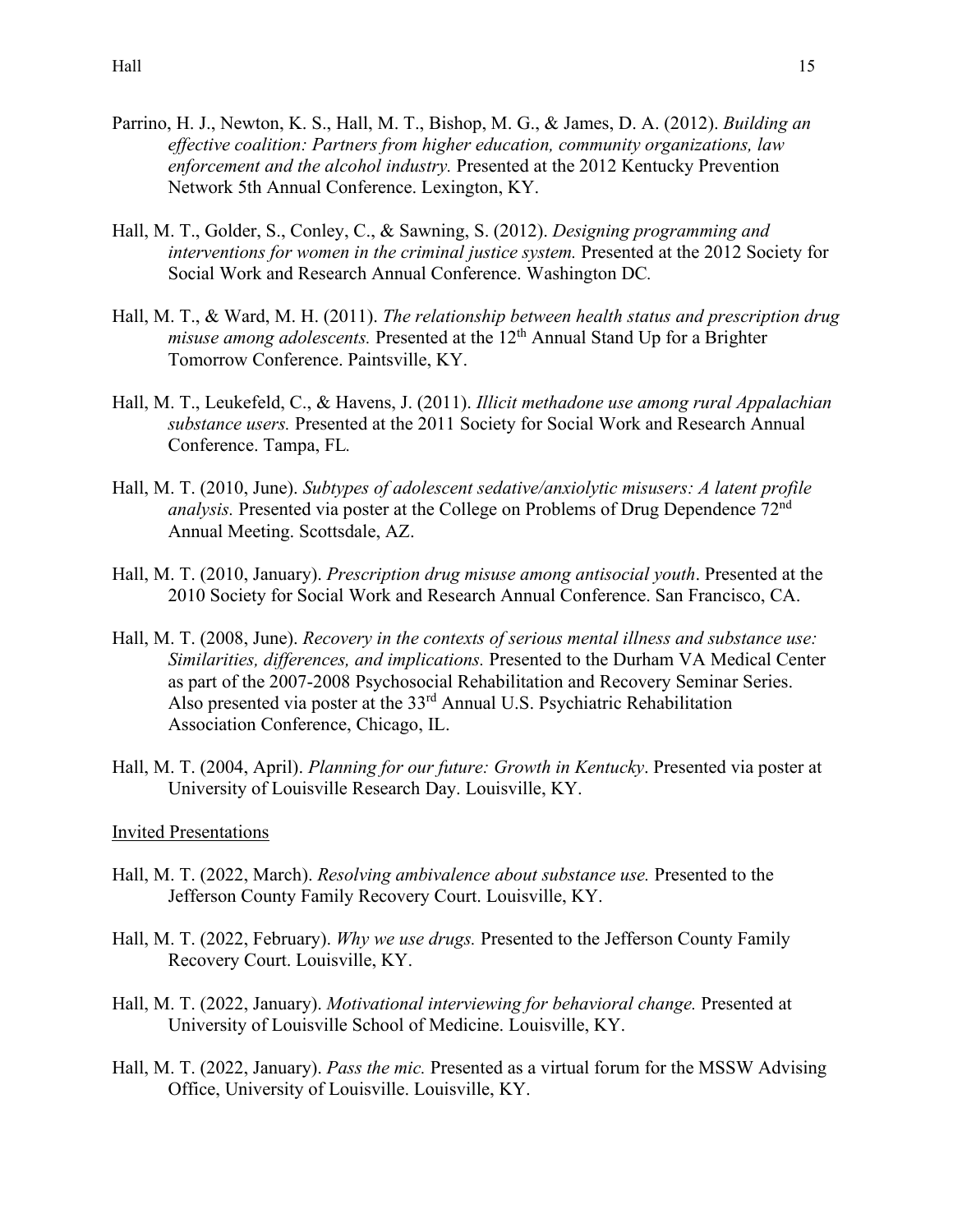- Hall, M. T. (2021, January). *Motivational interviewing for behavioral change.* Presented at University of Louisville School of Medicine. Louisville, KY.
- Hall, M. T. (2019, June). *The opioid epidemic.* Presented at Highland Presbyterian Church. Louisville, KY.
- Hall, M. T. (2018, November). *Treating the family to benefit the state.* Presented at Purdue University's Indiana Family Impact Seminar. Indianapolis, IN.
- Hall, M. T. (2018, August). *Substance use prevalence, disorder, and treatment.* Presented at the Coalition for the Homeless Case Management Institute. Louisville, KY.
- Hall, M. T. & Smead, E. (2018, July). *Lessons learned in implementing evidencebased/evidence-informed interventions: Kentucky's Sobriety Treatment and Recovery Teams.* Presented at the 20th Annual Waiver Demonstration Projects Meeting. Washington, DC.
- Hall, M. T. (2017, October). *Co-occurring substance use and child maltreatment: Epidemiology and promising interventions.* Presented at the University of Louisville Clinical Psychology Colloquium Series.
- Hall, M. T. (2016, November). *The opioid epidemic.* Presented at Highland Presbyterian Church. Louisville, KY.
- Hall, M. T. (2016, April). *Substance use prevalence and trends among college students in the U.S.* Presented at Building Resiliency in Campus Community (BRICC) Coalition Annual Meeting. Louisville, KY.
- Hall, M. T. (2016, February). *The role of families in substance use, problem use, and treatment of emerging adults.* Presented at the University of Louisville Counseling Center. Louisville, KY.
- Hall, M. T. (2015, May). *Selected topics on drug use in Kentucky and the U.S.* Presented to German social work students from Catholic University of Applied Sciences, Munich. Louisville, KY.
- Hall, M. T., & Willauer, T. (2014, September). *Substance use among adolescents and parents of young children.* Presented at the 3rd Annual Pediatric Behavioral and Mental Health Symposium. Louisville, KY.
- Hall, M. T. (2014, August). *Addiction basics.* Presented at three Narcotics Anonymous meetings at the Kentucky State Reformatory. LaGrange, KY.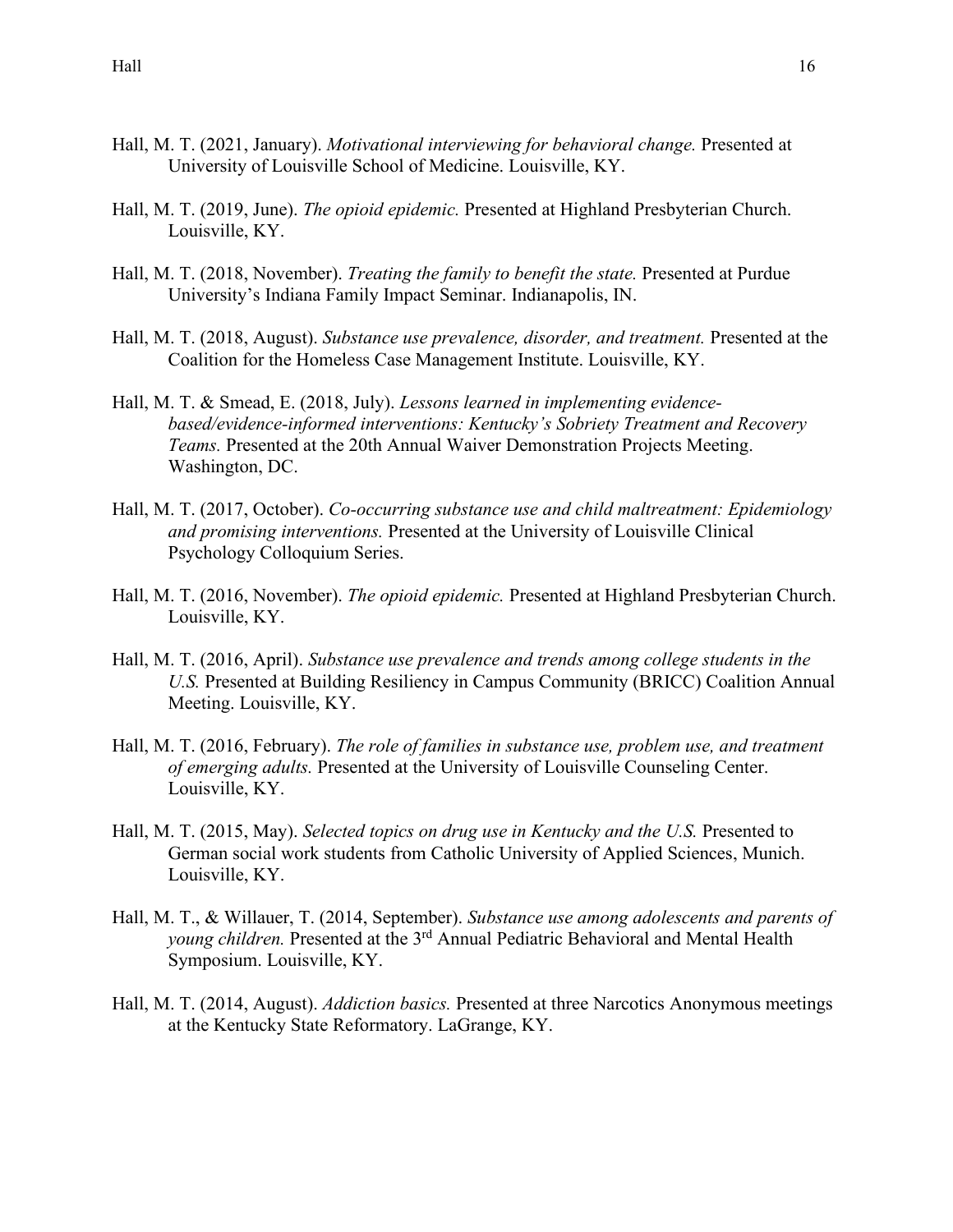- Hall, M. T. (2014, May). *Substance use and substance use disorders: An overview of drug classes, prevalence, and treatment issues.* Presented at Seven Counties Services, Inc. Louisville, KY.
- Hall, M. T. (2012, June). *Prescription drug misuse: Current research on epidemiology, prevention, and treatment.* Presented at Seven Counties Services, Inc. Louisville, KY.
- Hall, M. T., Scheyette, A., & Strom-Gottfried, K. (2009, February). *Ethics and the genomic revolution: Implications for practitioners.* Webinar, Alliance for Children and Families, Milwaukee, WI.
- Hall, M. T. (2003, March). *Indigent drug programs for underinsured populations*. Presented to Kentucky Interdisciplinary Community Screenings Program Community Service Providers. Sebree, KY.
- Hall, M. T. (2000, January). *New Life Center Community Education on Domestic Violence Services*. Presented at Arizona State University-West. Phoenix, AZ.
- Hall, M. T. (1999, November). *Effects of domestic violence on children*. Presented to West Valley Rotary Club. Goodyear, AZ.

#### **MANUSCRIPT REVIEWS**

*Addiction* (2014) *Addiction Research & Theory* (2011; 2012 [2]) *Addictive Behaviors* (2015; 2016 [2]; 2019; 2020) *American Journal of Criminal Justice* (2020) *American Journal of Drug and Alcohol Abuse* (2017) *American Journal of Preventive Medicine* (2021; 2022) *American Journal on Addictions* (2018; 2021; 2022) *American Psychologist* (2018) *BMJ Open* (2017 [3]) *Child Abuse & Neglect* (2021; 2022 [2]) *Child Maltreatment* (2016; 2017; 2018 [2]; 2019[3]; 2020) *Child Welfare* (2020) *Current Drug Abuse Reviews* (2011) *Deviant Behaviors* (2022) *Drug and Alcohol Dependence* (2014; 2015 [2]; 2018; 2019) *JAMA Psychiatry* (2017) *Journal of Addiction* (2014) *Journal of Addiction Medicine* (2021) *Journal of Addictive Diseases* (2016 [3]; 2018 [2]) *Journal of Child and Family Studies* (2021; 2022) *Journal of Drug Issues* (2021) *Journal of Public Child Welfare* (2016; 2017; 2018; 2019; 2020[3]; 2021) *Journal of Social Work Practice in the Addictions* (2014 [4]; 2015 [2]; 2016; 2018)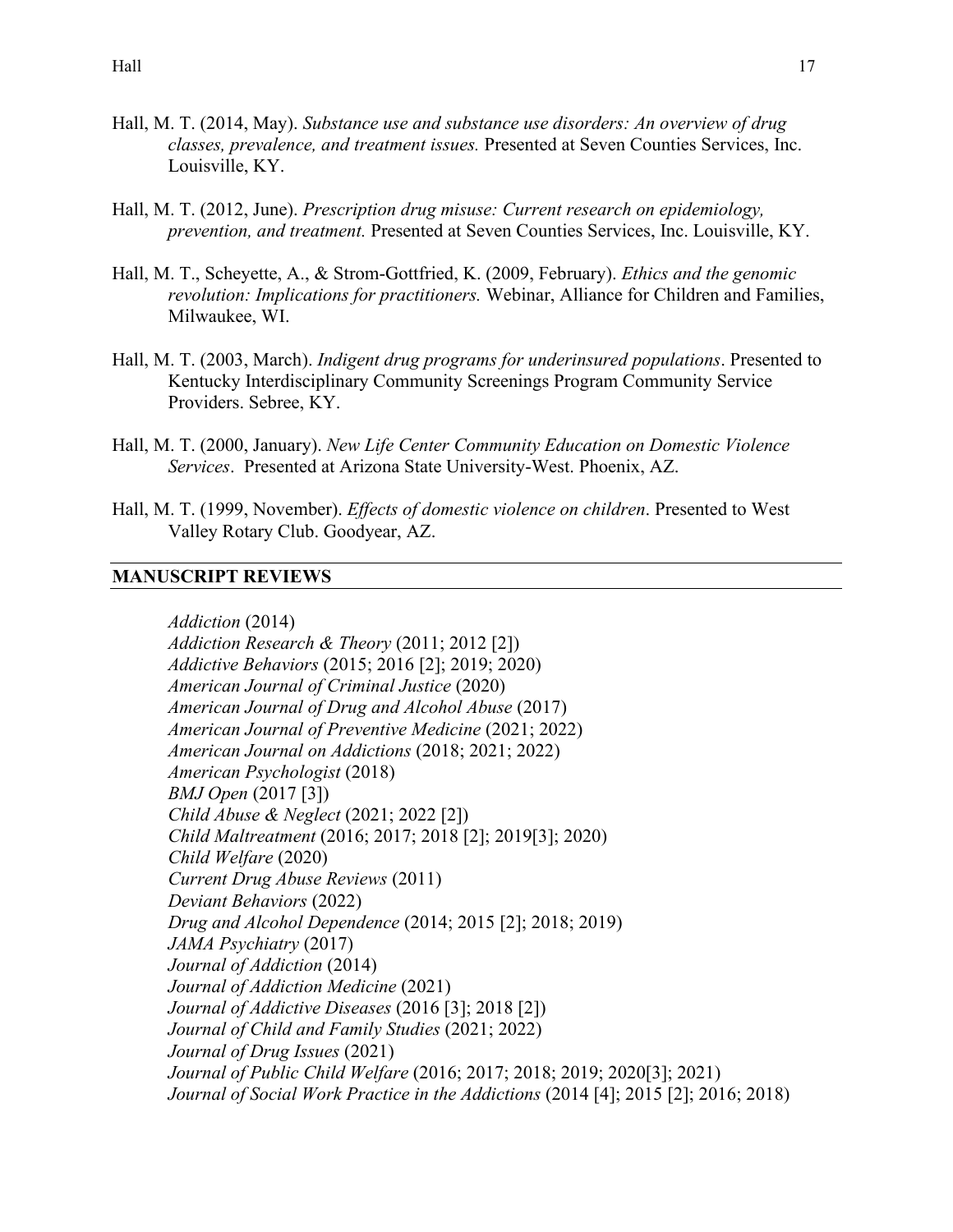*Journal of Substance Abuse Treatment* (2017 [2]; 2018 [2]; 2021) *Pediatrics* (2014; 2019) *Substance Use & Misuse* (2012; 2014 [2]; 2015; 2017[3]; 2020; 2021)

## **TEACHING EXPERIENCE**

University of Louisville, Kent School of Social Work *Social Work Practice I* (fall 2011) *Social Work Practice II* (spring 2012) *Evidence-Based Practice with Individuals, Families, and Groups* (2011-2021)  *Substance Use and Substance Use Disorders* (2013-2018; 2021-2022)  *Independent Study: Teaching Advanced Social Work Practice* (2013), Daniel Boamah  *Independent Study: Medication-Assisted Treatment and Family Reunification Outcomes in Child Welfare* (2015), Jordan Wilfong *Independent Study: Factors Associated with Case Duration in Child Welfare (2020),* Audrianna McNeil *Independent Study: Prevalence of Substance Use Among Youth in Foster Care: A Systematic Review* (2021), Ashley Logsdon

- University of Louisville, School of Medicine Guest lecturer in *Introduction to Clinical Medicine.* Topic: "Motivational Interviewing for Behavioral Change." (spring 2021; spring 2022)
- University of Kentucky, College of Medicine *Introduction to Clinical Medicine I* (fall 2009-spring 2010)
- University of Kentucky, Department of Behavioral Science *Dependency Behavior* (spring 2010)
- University of Kentucky, College of Social Work Guest lecturer in *Mental Health Policy*. Topic: "The Criminal Justice System and Mental Illness" (fall  $2010$ )

# **TRAININGS PROVIDED**

Kentucky DUI Assessor Training: "Assessing Substance Use Disorders" (2011, 2012)

# **GRANTS AND CONTRACTS**

Funded

Principal Investigator, *START Title IV-E Prevention Plan Evaluation.* Kentucky Cabinet for Health and Family Services. Funding: \$106,000. October 2021 – June 2024.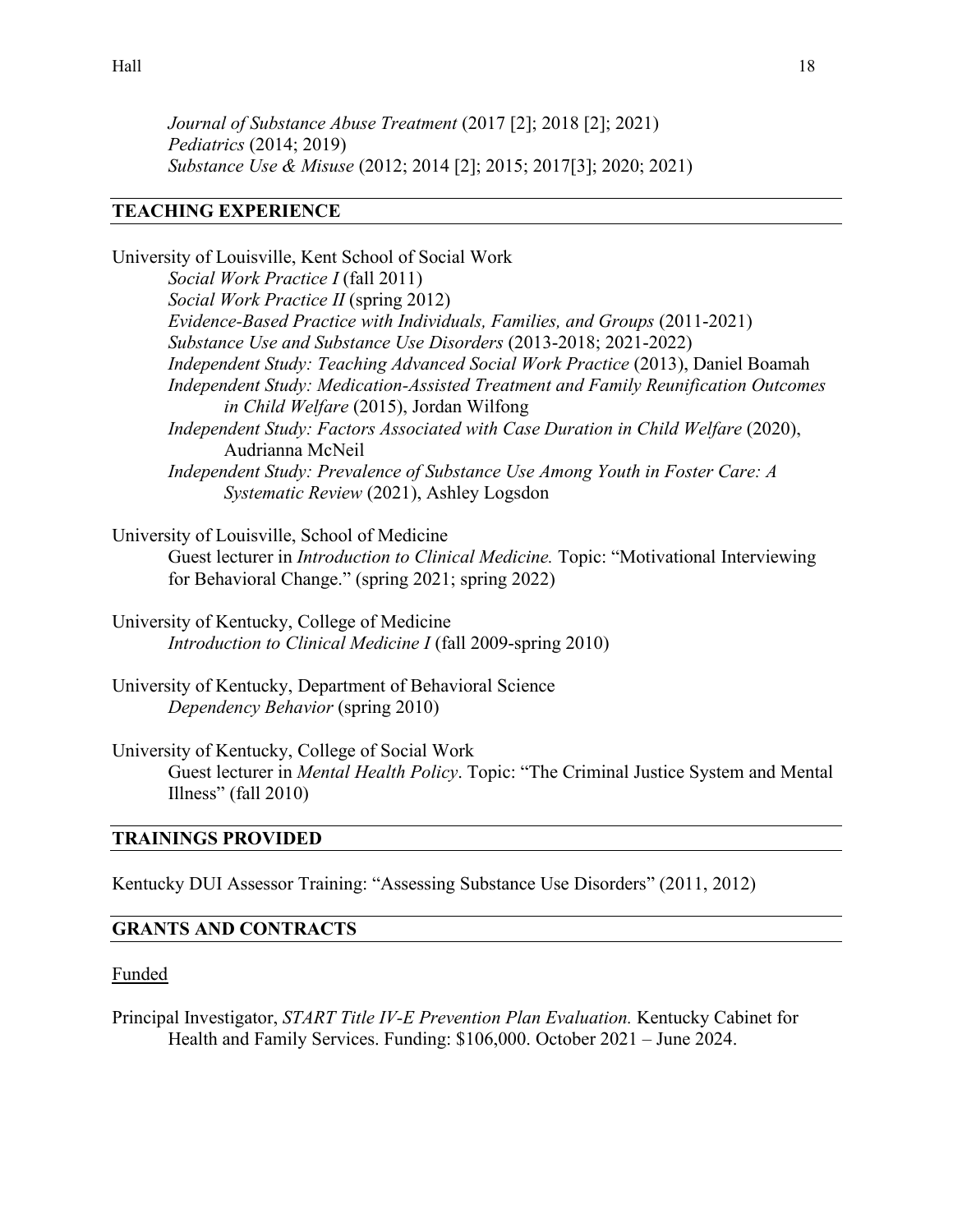- Consultant, *Volunteers of America and the Department for Community Based Services Integrated Services for Parents with Substance Use Concern* (PI: Andrew M. Winters). Funding: \$60,000. October 2021 – June 2023.
- Evaluator, *Integrated Care for Persons with Co-Occurring Disorders* (PI: Bibhuti K. Sar). Substance Abuse and Mental Health Services Administration. Funding: \$2,000,000. April 2020 – April 2025.
- Co-investigator on University of Louisville portion of *Quality Improvement Center on Workforce Development* (PI: Michelle Graef, University of Nebraska; PI for U of L portion & Lead Evaluator on Project: Anita Barbee). Funding: \$2,128,712 for U of L portion on the \$15,000,000 grant. October 2016 – October 2022.
- Principal Investigator, *Kentucky Opioid Response Effort (KORE): Expansion of Sobriety Treatment and Recovery Teams in Boone and Campbell Counties*. Kentucky Cabinet for Health and Family Services via the Substance Abuse and Mental Health Services Administration. Funding: \$156,000. October 2018 – December 2022.
- Principal Investigator, *Title IV-E Child Welfare Waiver: Expansion of Sobriety Treatment and Recovery Teams*. Administration for Children & Families. Funding: \$648,000. October 2014 – March 2020.
- Principal Investigator, *Sobriety Treatment and Recovery Teams Daviess County*. Regional Partnership Grant 2, Administration for Children & Families. Funding: \$425,000. October 2012 – October 2017.
- Evaluator, *Enhanced Families Moving Beyond Abuse* (E-FMBA). Substance Abuse and Mental Health Services Administration. Funding: \$50,000. October 2012 – October 2015.

# Grant Reviewer

- Substance Abuse and Mental Health Services Administration, *Expansion of Practitioner Education*, FOA No. FG-20-001. 2020.
- Kentucky Cabinet on Justice Administration and Public Safety, Unrestricted Justice Assistance Grants (JAG). 2013-2014.
- Kentucky Cabinet on Justice Administration and Public Safety, Violence Against Women Act (VAWA) *Services, Training, Officers, Prosecution* (STOP) Formula Grant Program. 2016.

## **Consultant**

James Bell Associates, Inc. *Identification and Care of Children with Prenatal Alcohol and Other Drug Exposures*. Centers for Disease Control and the Children's Bureau. 2019-2024.

# **SELECTED CONTINUING EDUCATION**